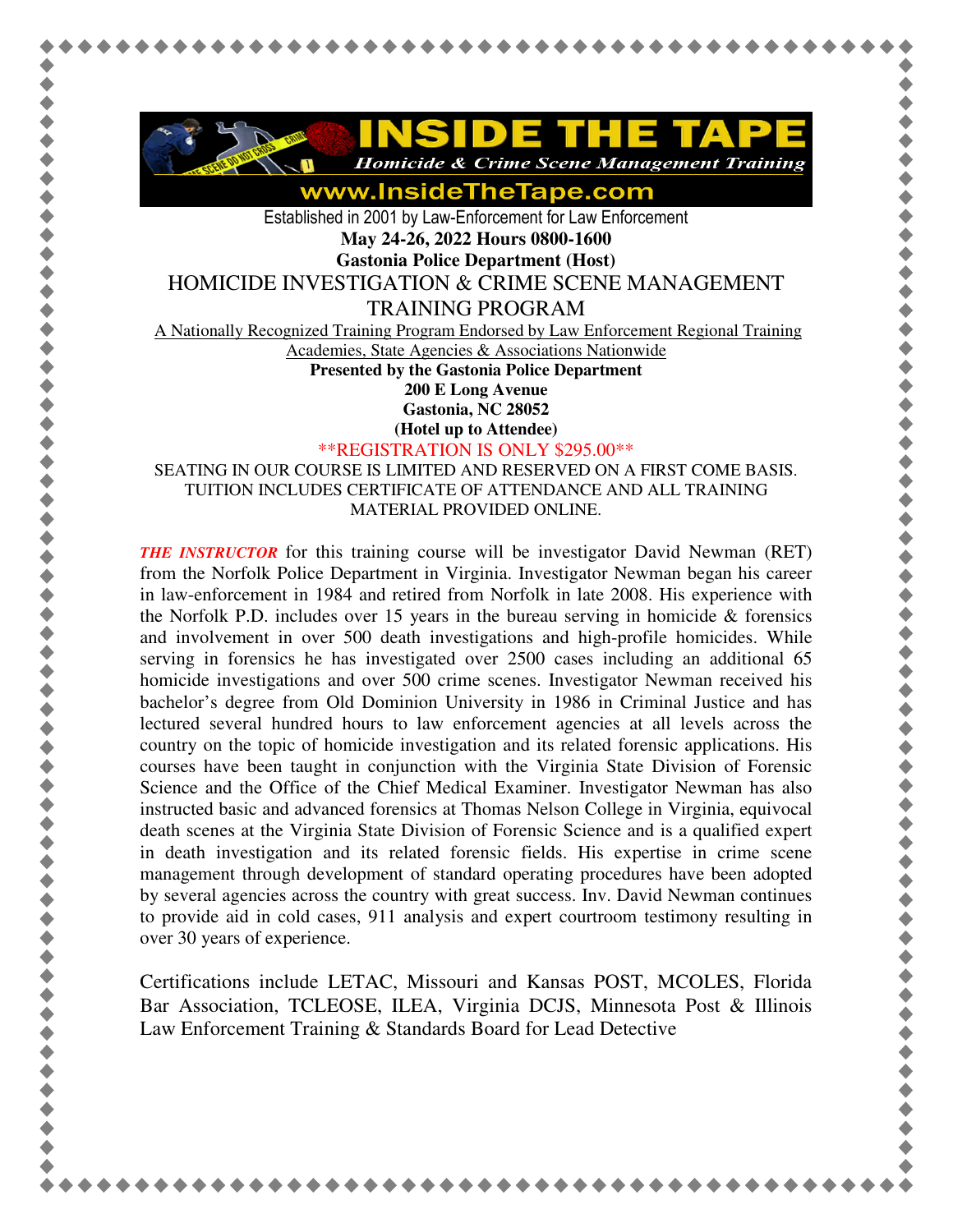## **COURSE TOPICS** ARE TO INCLUDE:

\*Development of Standard Operating Procedures Regarding the Suspicious Death Scene \*Defining and Explaining the Various Levels of Association that Exist Between the Homicide Victim and Offender (Pyramid of Association) (Solvability Factors)

- \*Initial Scene Responsibilities Covering Boundaries, Canvassing (Data Collection)  $\&$ Immediate Leads (Sources)
- \*Proper Crime Scene Protocol as it Relates to Death Investigation & Homicide
- \*Cold Case Investigation Strategies & Review of Solvability Factors (Case Objectives) \*Cold Case Reviews
- \*Evaluation of the 911 Call During the Active Phase through Case Reviews

\*Sources of Crime Scene Contamination & Prevention (Assessment Accountability)

- \*Categories of Circumstantial Evidence and Recognition of Contamination
- \*Victimology and Immediate Lead Indicators (High Vs. Low Risk)

\*Medical-Legal Death Investigation (Victim I.D. / Time of Death / Injury Recognition)

- \*Primary & Secondary Crime Scenes (Proper Definition)
- \*Crime Scene Sequence Event Determination Model Employing Scientific Method \*Crime Scene Evaluation (Execution of the Walk-thru)
- \*Crime Scene Indicators Related to Motive, Manner of Death & Method of Operation
- \*DNA Review and Touch Evidence (Familial DNA & Phenotyping) (Genealogy)
- \*Specific Types of Crime Scenes & Related Forensic Disciplines
- \*Case Review (To Change Each Course)
- \*Suicide and Equivocal Death Scene Investigation Analysis of Equivocal Death
- \*SIDS Review and Infant Homicide Scene

Inside the Tape has been committed to providing quality training to law-enforcement agencies since 2001 without raising tuition rates or cancelling classes. We have added more in-depth topics and several new case reviews to our program which continues to receive high marks from law enforcement at all levels across the country and has been used as a model for homicide scene management by agencies such as the Cincinnati, Austin, Detroit, Atlanta and St Paul Police in Minnesota. Several agencies contract our program out for in-service training and have implemented our methodologies and crime scene management principles with great success resulting in higher clearance and conviction rates. Our courses have also been certified by the Illinois Law Enforcement Training and Standards Board by the Law and Justice Commission as required training to serve as a lead detective in the state.

REGISTER ONLINE AT WWW.INSIDETHETAPE.COM

Simply go to the calendar page and click the on-line registration link for the Gastonia Course. Print out the registration form and complete including method of payment. Fax the registration to 1-866-529-6152. You will receive a confirmation within 24 hours and a receipt if paying by credit card. Once payment is made refunds are not issued but credits are given for any future training course offered in the U.S.

INVESTIGATOR DAVID NEWMAN (RET) NORFOLK POLICE DEPARTMENT HOMICIDE & FORENSIC SECTION

INSIDETHETAPE@COX.NET WWW.INSIDETHETAPE.COM **Phone:** (757) 748-1991 **Fax:** (866) 529-6152 **Toll Free: (800) 297-6007**